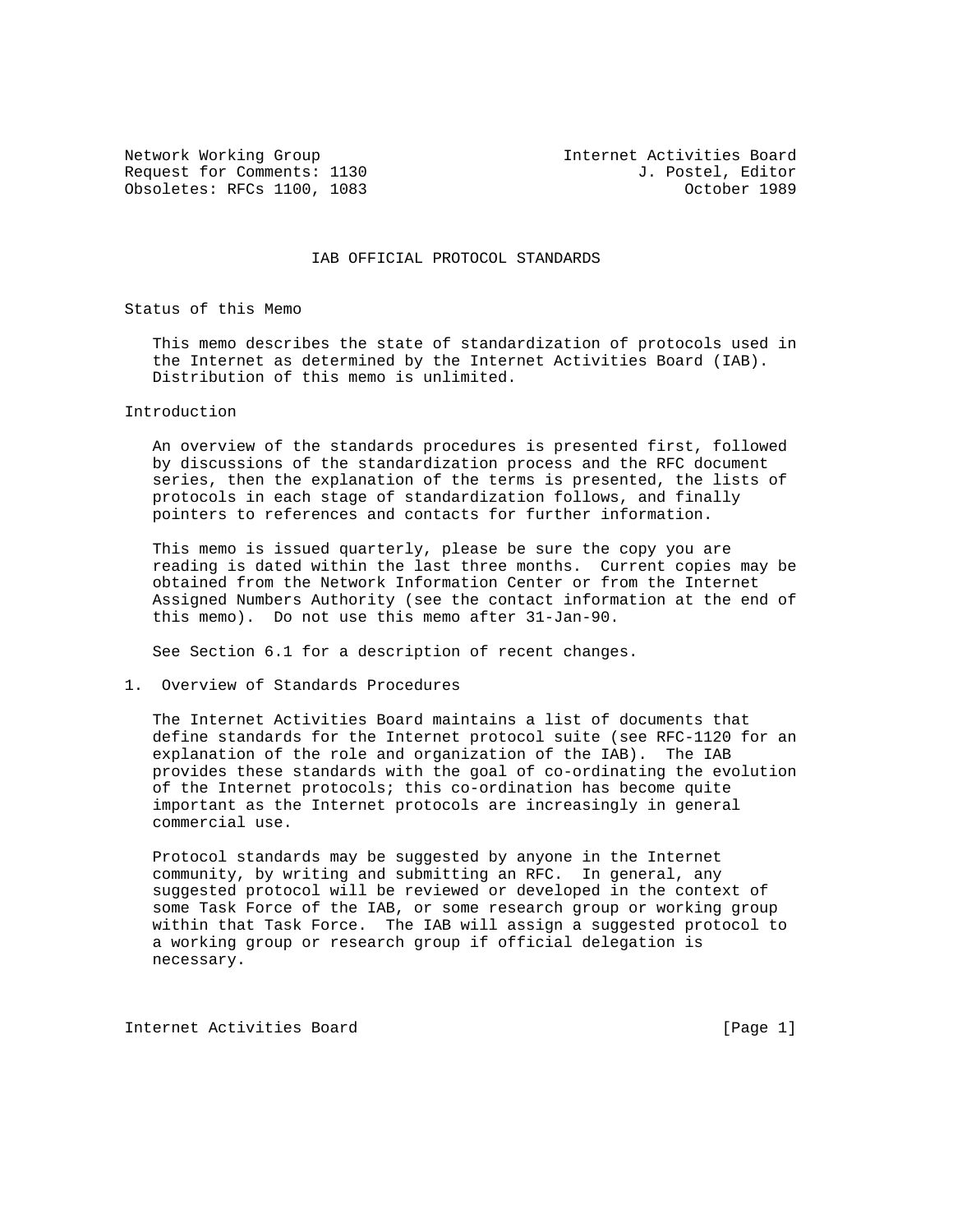Given the important role of the Internet Engineering Task Force in the evolution of the Internet Architecture, all proposed protocols will be reviewed by the Internet Engineering Steering Group (IESG) which is composed of the Technical Area Directors.

 The recommendation of the IESG and working group or research group is given major consideration in the decision by the IAB to assign a state and status to the protocol. The general policy is to gain implementation experience with a protocol before considering a possible designation as an official standard.

 In cases where there is uncertainty as to the proper decision concerning a protocol, the IAB may convene a special review committee consisting of interested parties from the working group and members of the IAB itself, with the purpose of recommending some explicit action to the IAB.

 A few protocols have achieved widespread implementation without the approval of the IAB. For example, some vendor protocols have become very important to the Internet community even though they have not been proposed or reviewed by the IAB. However, the IAB strongly recommends that the IAB standards process be used in the evolution of the protocol suite to maximize interoperability (and to prevent incompatible protocol requirements from arising). The IAB reserves the use of the term "standard" in any RFC to only those protocols which the IAB has approved.

2. The Standardization Process

 Anyone can invent a protocol, document it, implement it, test it, and so on. The IAB believes that it is very useful to document a protocol at an early stage to promote suggestions from others interested in the functionality the of protocol and from those interested in protocol design. Once a protocol is implemented and tested it is useful to report the results. The RFC document series is the preferred place for publishing these protocol documents and testing results.

 The IAB encourages the documenting of every protocol developed in the Internet (that is, the publication of the protocol specification as an RFC), even if it is never intended that the protocol become an Internet standard. A protocol that is not intended to become a standard is called "experimental".

 Protocols that are intended to become standards are first designated as "proposed" protocols. It is expected that while in this state the protocol will be implemented and tested by several groups. It is likely that an improved version of the protocol will result from this

Internet Activities Board [Page 2]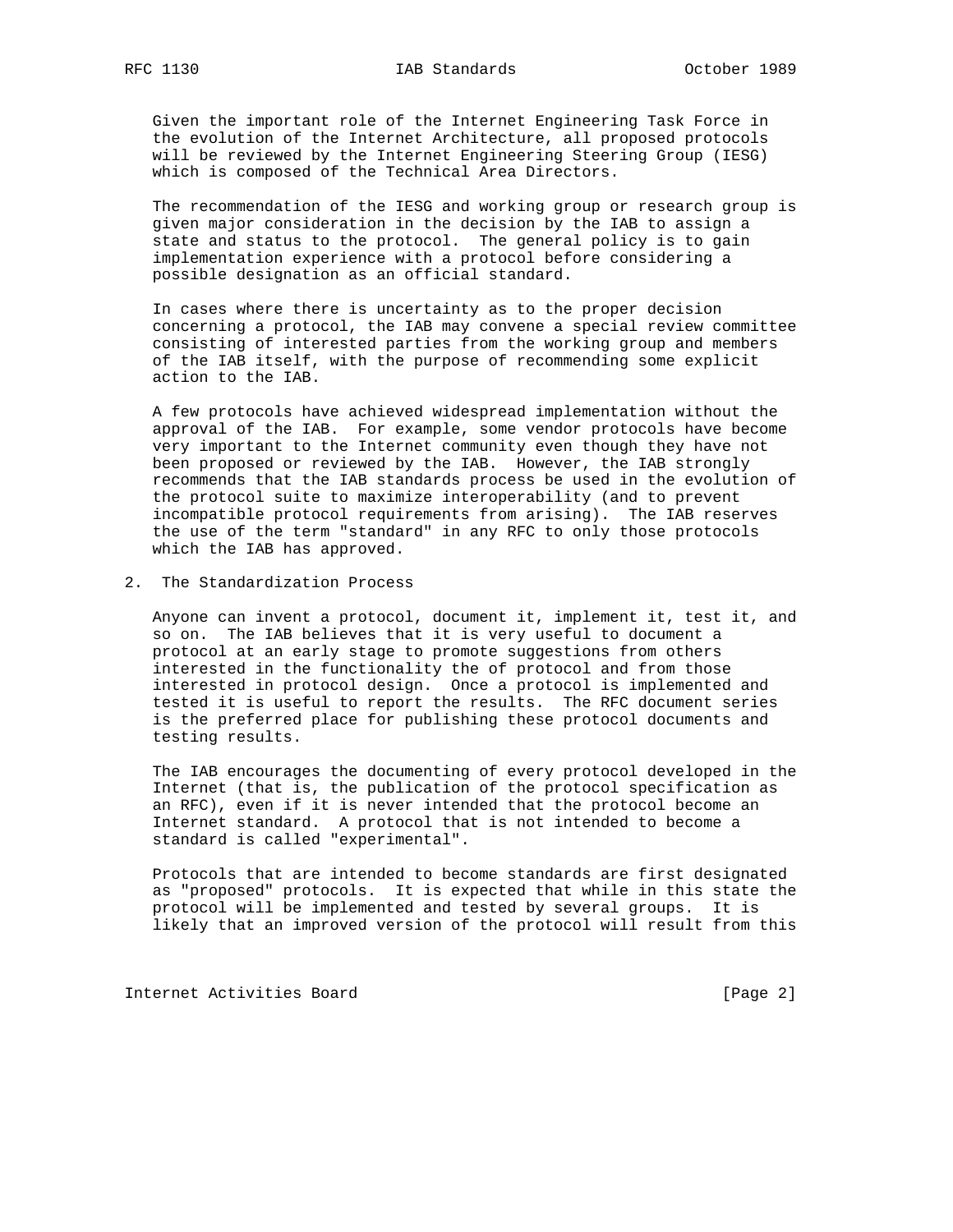activity.

 Once a proposed protocol has become stable and has a sponsor (an individual willing to speak for the protocol to the IAB) it may advance to the "draft standard" state. In this state, it should be reviewed by the entire Internet community. This draft standard state is essentially a warning to the community that unless an objection is raised or a flaw is found this protocol will become a "standard".

 Once a protocol has been a draft standard for a sufficient time (usually 6 months) without serious objections the IAB may act to declare the protocol an official Internet standard.

 Some protocols have been superseded by better protocols or are otherwise unused. Such protocols are designated "historic".

 In addition to a state (like proposed or standard) a protocol is also assigned a status. A protocol can be required, meaning that all systems in the Internet must implement it. For example, the Internet Protocol (IP) is required. A protocol may be recommended, meaning that systems should implement this protocol. A protocol may be elective, meaning that systems may implement this protocol; that is, if (and only if) the functionality of this protocol is needed or useful for a system it must use this protocol to provide the functionality. A protocol may be termed not recommended if it is not intended to be generally implemented; for example, experimental or historic protocols.

 Few protocols are required to be implemented in all systems. This is because there is such a variety of possible systems; for example, gateways, terminal servers, workstations, multi-user hosts. It is not necessary for a gateway to implement TCP and the protocols that use TCP (though it may be useful). It is expected that general purpose hosts will implement at least IP (including ICMP), TCP and UDP, Telnet, FTP, SMTP, Mail, and the Domain Name System (DNS).

3. The Request for Comments Documents

 The documents called Request for Comments (or RFCs) are the working notes of the Internet research and development community. A document in this series may be on essentially any topic related to computer communication, and may be anything from a meeting report to the specification of a standard.

Notice:

 All standards are published as RFCs, but not all RFCs specify standards.

Internet Activities Board [Page 3]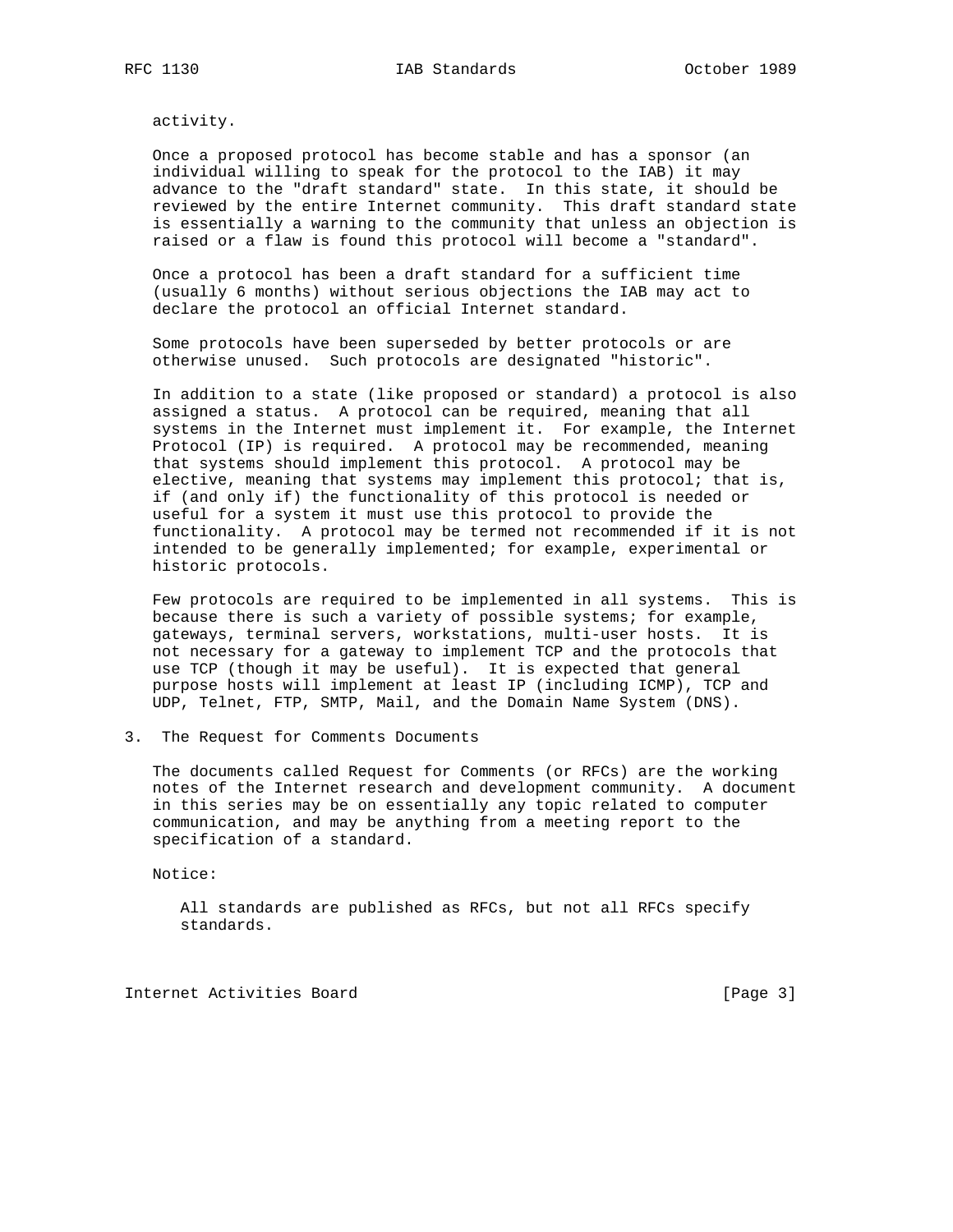Anyone can submit a document for publication as an RFC. Submissions must be made via electronic mail to the RFC Editor (see the contact information at the end of this memo).

 While RFCs are not refereed publications, they do receive technical review from the task forces, individual technical experts, or the RFC Editor, as appropriate.

 Once a document is assigned an RFC number and published, that RFC is never revised or re-issued with the same number. There is never a question of having the most recent version of a particular RFC. However, a protocol (such as File Transfer Protocol (FTP)) may be improved and re-documented many times in several different RFCs. It is important to verify that you have the most recent RFC on a particular protocol. This "IAB Official Protocol Standards" memo is the reference for determining the correct RFC to refer to for the current specification of each protocol.

 The RFCs are available from the Network Information Center at SRI International. For more information about obtaining RFCs see the contact information at the end of this memo.

#### 4. Other Reference Documents

 There are four other reference documents of interest in checking the current status of protocol specifications and standardization. These are the Assigned Numbers, the Official Protocols, the Gateway Requirements, and the Host Requirements. Note that these documents are revised and updated at different times; in case of differences between these documents, the most recent must prevail.

 Also one should be aware of the MIL-STD publications on IP, TCP, Telnet, FTP, and SMTP. These are described in section 4.5.

#### 4.1. Assigned Numbers

 This document lists the assigned values of the parameters used in the various protocols. For example, IP protocol codes, TCP port numbers, Telnet Option Codes, ARP hardware types, and Terminal Type names. Assigned Numbers was most recently issued as RFC-1010.

 Another document, Internet Numbers, lists the assigned IP network numbers, and the autonomous system numbers. Internet Numbers was most recently issued as RFC-1117.

### 4.2. Official Protocols

This document list the protocols and describes any known problems and

Internet Activities Board [Page 4]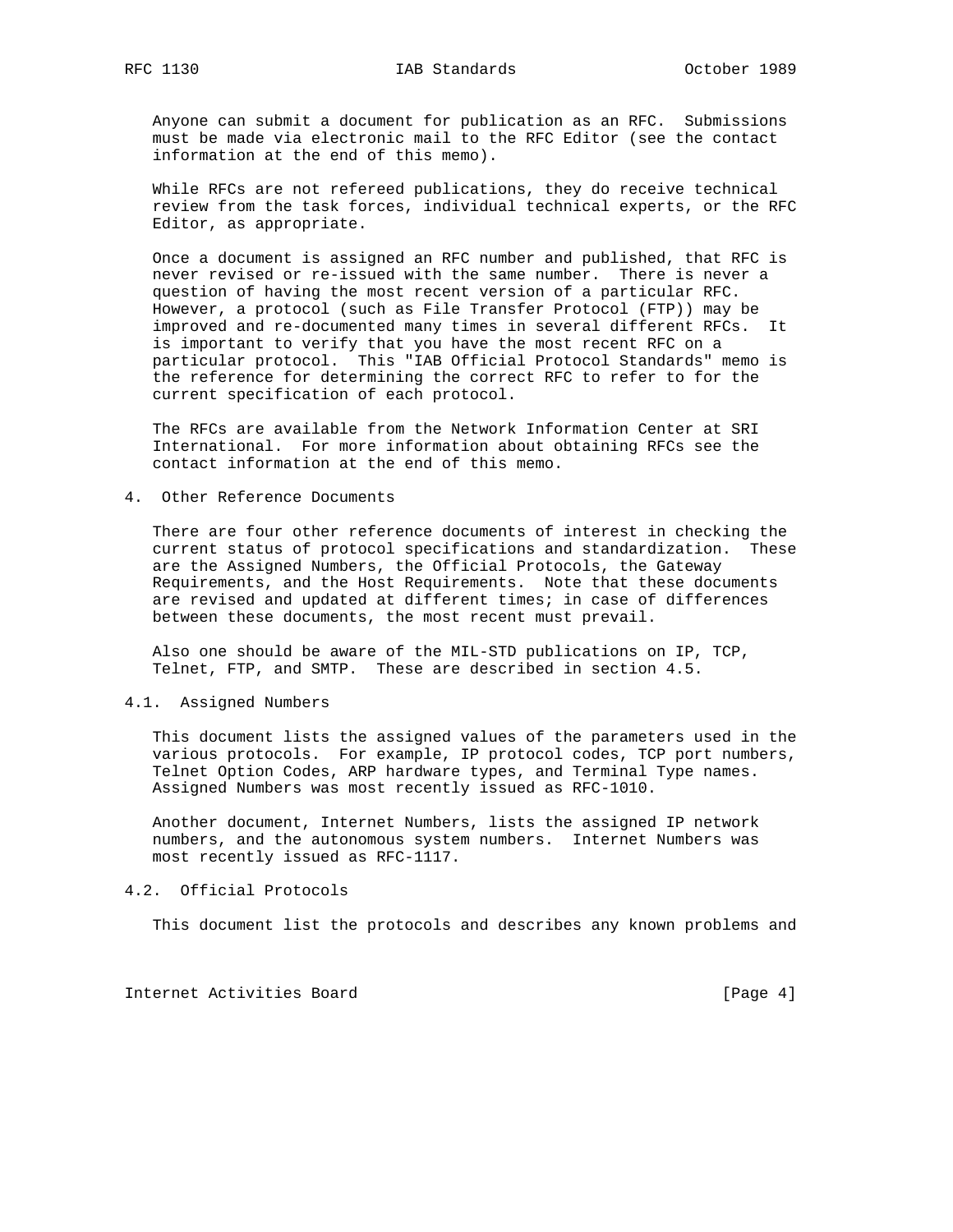ongoing experiments. Official Protocols was most recently issued as RFC-1011.

4.3. Gateway Requirements

 This document reviews the specifications that apply to gateways and supplies guidance and clarification for any ambiguities. Gateway Requirements is RFC-1009.

4.4. Host Requirements

 This pair of document reviews the specifications that apply to hosts and supplies guidance and clarification for any ambiguities. Host Requirements was recently issued as RFC-1122 and RFC-1123.

#### 4.5. The MIL-STD Documents

 The Internet community specifications for IP (RFC-791) and TCP (RFC- 793) and the DoD MIL-STD specifications are intended to describe exactly the same protocols. Any difference in the protocols specified by these sets of documents should be reported to DCA and to the IAB. The RFCs and the MIL-STDs for IP and TCP differ in style and level of detail. It is strongly advised that the two sets of documents be used together.

 The IAB and the DoD MIL-STD specifications for the FTP, SMTP, and Telnet protocols are essentially the same documents (RFCs 765, 821, 854). The MIL-STD versions have been edited slightly. Note that the current Internet specification for FTP is RFC-959.

| Internet Protocol (IP)               | MIL-STD-1777 |
|--------------------------------------|--------------|
| Transmission Control Protocol (TCP)  | MIL-STD-1778 |
| File Transfer Protocol (FTP)         | MIL-STD-1780 |
| Simple Mail Transfer Protocol (SMTP) | MIL-STD-1781 |
| Telnet Protocol and Options (TELNET) | MIL-STD-1782 |

5. Explanation of Terms

 There are two independent categorizations of protocols. The first is the state of standardization which is one of "standard", "draft standard", "proposed", "experimental", or "historic". The second is the status of this protocol which is one of "required", "recommended", "elective", or "not recommended". One could expect a particular protocol to move along the scale of status from elective to required at the same time as it moves along the scale of standardization from proposed to standard.

Internet Activities Board [Page 5]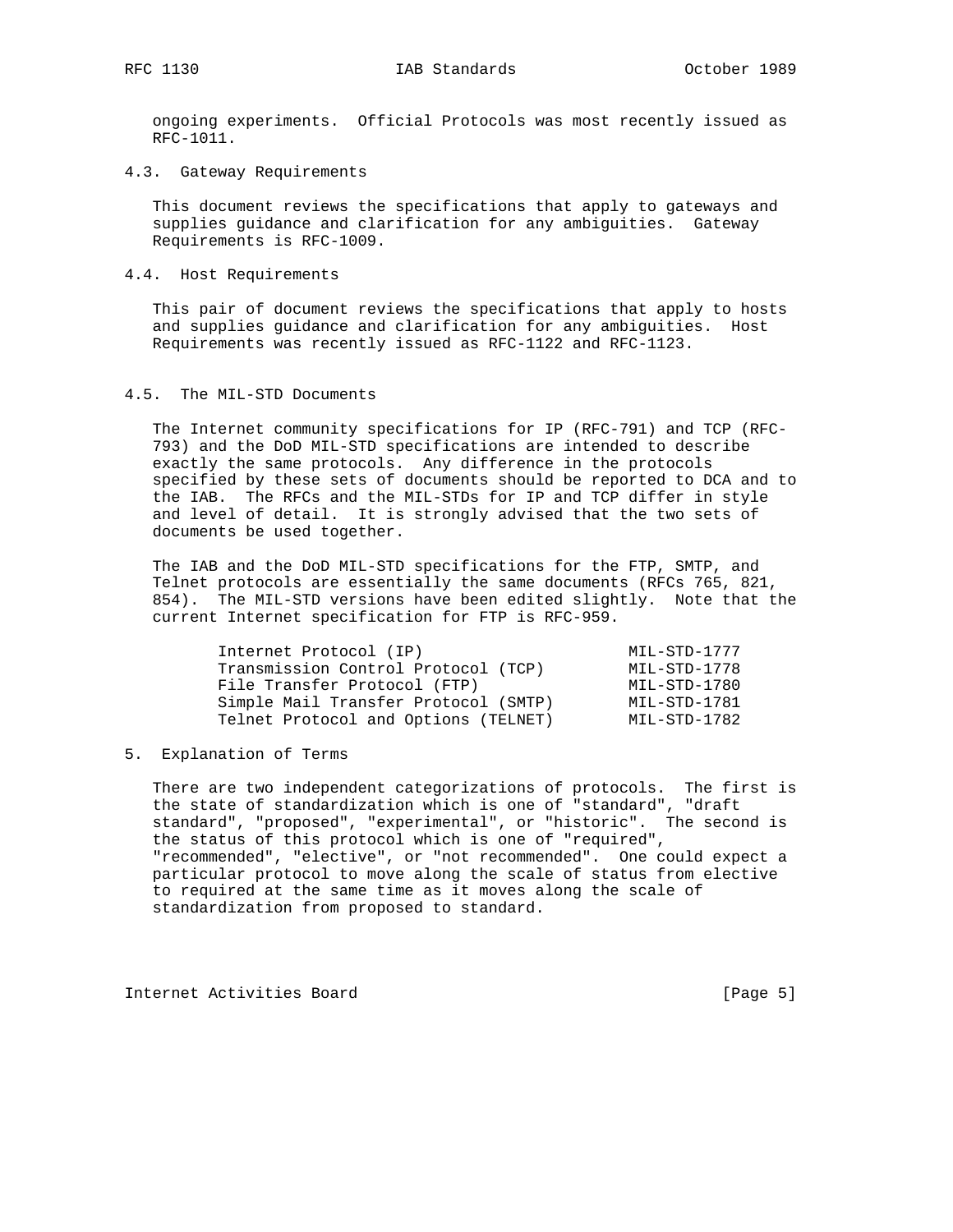At any given time a protocol is a cell of the following matrix. Protocols are likely to be in cells in about the following proportions (indicated by the number of Xs). Most will be on the main diagonal. A new protocol is most likely to start in the (proposed, elective) cell, or the (experimental, not recommended) cell.



 Some protocol are particular to hosts and some to gateways; a few protocols are used in both. The definitions of the terms below will refer to a "system" which is either a host or a gateway (or both). It should be clear from the context of the particular protocol which types of systems are intended.

#### 5.1. Definitions of Protocol State

#### 5.1.1. Standard Protocol

 The IAB has established this as an official standard protocol for the Internet. These are separated into two groups: (1) IP protocol and above, protocols that apply to the whole Internet; and (2) network-specific protocols, generally specifications of how to do IP on particular types of networks.

### 5.1.2. Draft Standard Protocol

 The IAB is actively considering this protocol as a possible Standard Protocol. Substantial and widespread testing and comment is desired. Comments and test results should be submitted to the IAB. There is a possibility that changes will be made in a Draft Standard Protocol before it becomes a Standard Protocol.

Internet Activities Board [Page 6]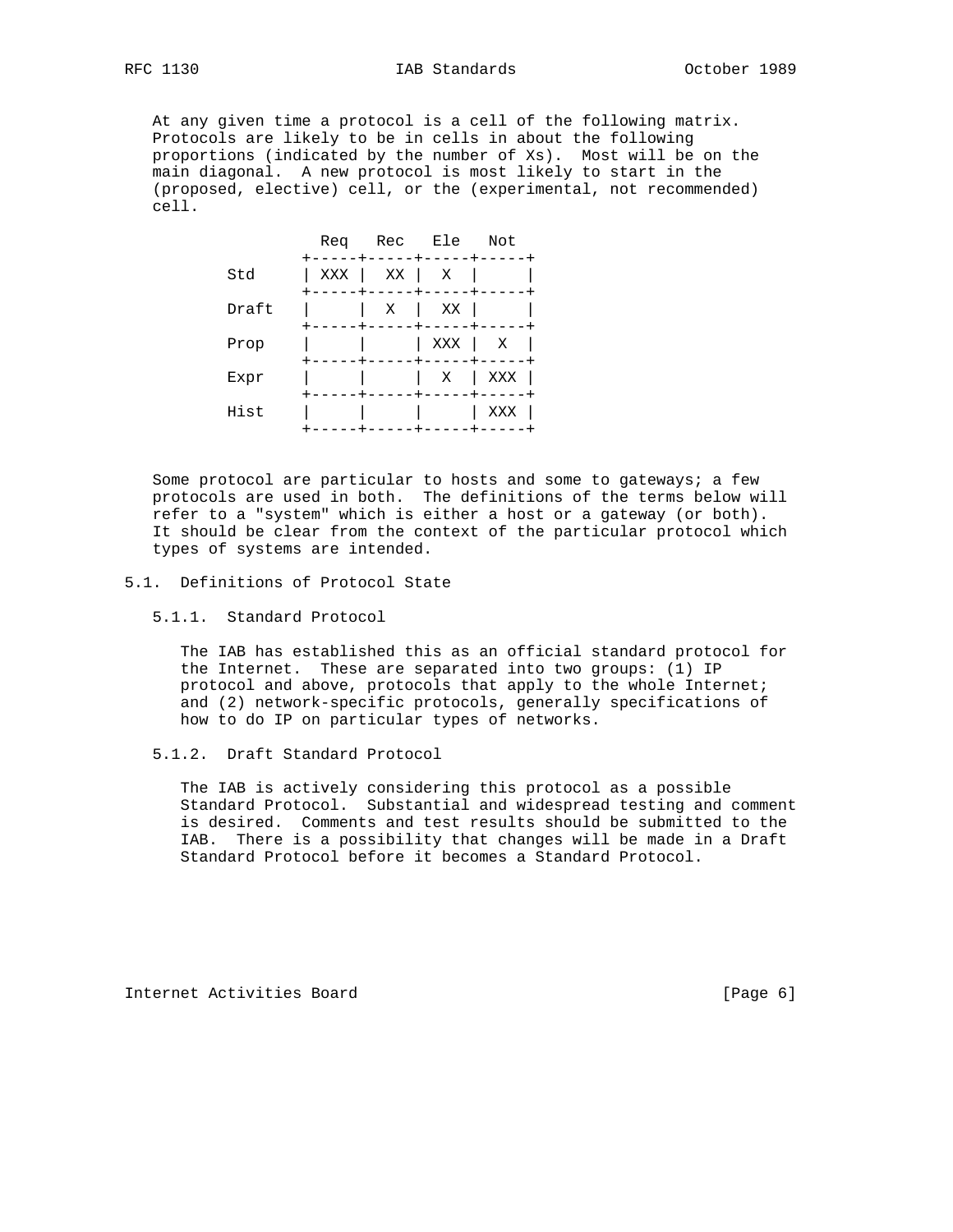#### 5.1.3. Proposed Protocol

 These are protocol proposals that may be considered by the IAB for standardization in the future. Implementation and testing by several groups is desirable. Revisions of the protocol specification are likely.

#### 5.1.4. Experimental Protocol

 A system should not implement an experimental protocol unless it is participating in the experiment and has coordinated its use of the protocol with the developer of the protocol.

 Typically, experimental protocols are those that are developed as part of a specific ongoing research project not related to an operational service offering. While they may be proposed as a service protocol at a later stage, and thus become proposed, draft, and then standard protocols, the designation of a protocol as experimental is meant to suggest that the protocol, although perhaps mature, is not intended for operational use.

5.1.5. Historic Protocol

 These are protocols that are unlikely to ever become standards in the Internet either because they have been superseded by later developments or due to lack of interest. These are protocols that are at an evolutionary dead end.

- 5.2. Definitions of Protocol Status
	- 5.2.1. Required Protocol

All systems must implement the required protocols.

5.2.2. Recommended Protocol

All systems should implement the recommended protocols.

5.2.3. Elective Protocol

 A system may or may not implement an elective protocol. The general notion is that if you are going to do something like this, you must do exactly this.

5.2.4. Not Recommended Protocol

 These protocols are not recommended for general use. This may be because of their limited functionality, specialized nature, or

Internet Activities Board [Page 7]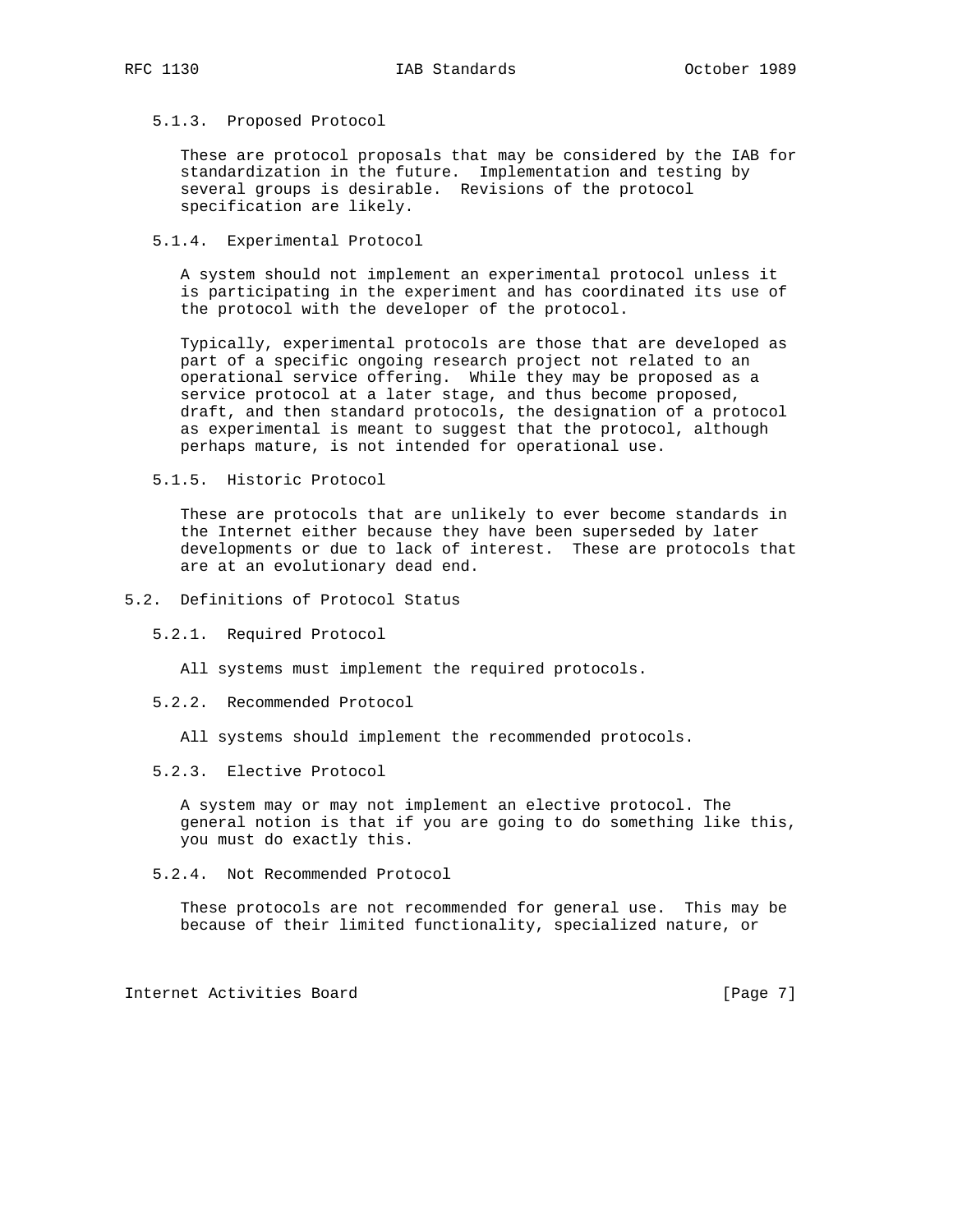experimental or historic state.

6. The Protocols

This section list the standards in groups by protocol state.

6.1. Recent Changes:

 The Host Requirements [RFC-1122, RFC-1123] is now a Required Standard.

The Network Time Protocol [RFC-1119] is now a Recommended Standard.

 The Internet Group Multicast Protocol [RFC-1112] is now a Recommended Standard.

 The mail Content Type Header Field [RFC-1049] is now a Recommended Standard.

The "Internet Numbers" list was recently issued as RFC-1117.

 The Telnet Linemode Option [RFC-1116] is now a Elective Proposed standard.

 The mail Privacy procedures [RFC-1113, RFC-1114, and RFC-1115] are now Elective Draft Standards.

 The Border Gateway Protocol [RFC-1105] is a Not-Recommended Experimental protocol.

 A procedure for sending IP over FDDI networks [RFC-1103] is now a Specific Standard.

 The Trivial File Transfer Protocol [RFC-783] is now a Elective Draft Standard.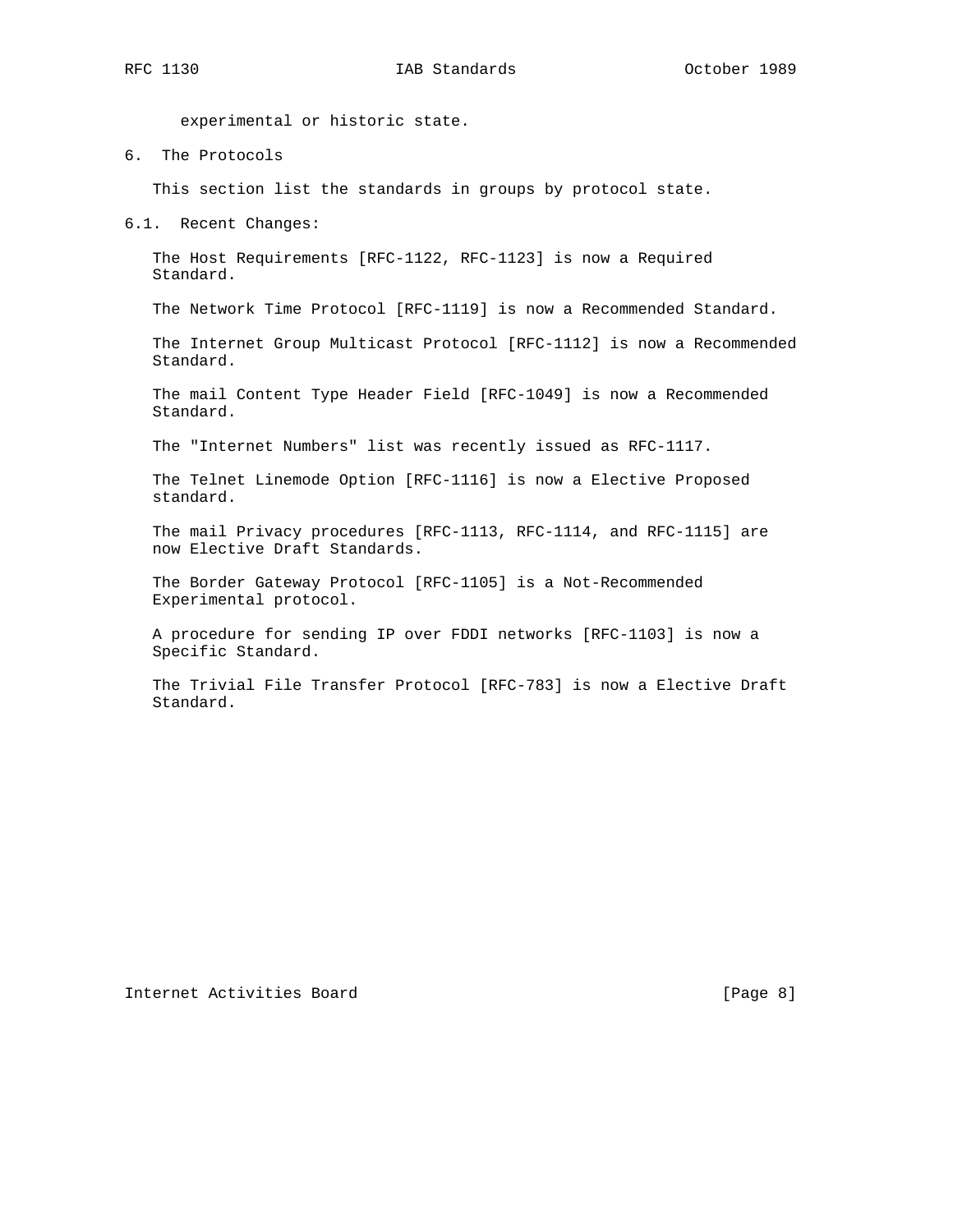# 6.2. Standard Protocols

| Protocol     | Name                                | Status                | <b>RFC</b>    |
|--------------|-------------------------------------|-----------------------|---------------|
|              | Assigned Numbers                    | ------<br>Required    | $---$<br>1010 |
|              | Gateway Requirements                | Required              | 1009          |
|              | Host Requirements - Communications  | Required              | 1122          |
|              | Host Requirements - Applications    | Required              | 1123          |
| ΙP           | Internet Protocol                   | Required              | 791           |
|              | as amended by:                      |                       |               |
|              | IP Subnet Extension                 | Required              | 950           |
|              | IP Broadcast Datagrams              | Required              | 919           |
|              | IP Broadcast Datagrams with Subnets | Required              | 922           |
| ICMP         | Internet Control Message Protocol   | Required              | 792           |
| IGMP         | Internet Group Multicast Protocol   | Recommended           | 1054          |
| <b>UDP</b>   | User Datagram Protocol              | Recommended           | 768           |
| TCP          | Transmission Control Protocol       | Recommended           | 793           |
| DOMAIN       | Domain Name System                  | Recommended 1034,1035 |               |
| TELNET       | Telnet Protocol                     | Recommended           | 854           |
| FTP          | File Transfer Protocol              | Recommended           | 959           |
| SMTP         | Simple Mail Transfer Protocol       | Recommended           | 821           |
| MAIL         | Format of Electronic Mail Messages  | Recommended           | 822           |
| CONTENT      | Content Type Header Field           | Recommended           | 1049          |
| EGP          | Exterior Gateway Protocol           | Recommended           | 904           |
| ECHO         | Echo Protocol                       | Recommended           | 862           |
| NTP          | Network Time Protocol               | Recommended           | 1119          |
| NETBIOS      | NetBIOS Service Protocols           | Elective 1001,1002    |               |
| DISCARD      | Discard Protocol                    | Elective              | 863           |
| CHARGEN      | Character Generator Protocol        | Elective              | 864           |
| QUOTE        | Quote of the Day Protocol           | Elective              | 865           |
| <b>USERS</b> | Active Users Protocol               | Elective              | 866           |
| DAYTIME      | Daytime Protocol                    | Elective              | 867           |
| TIME         | Time Server Protocol                | Elective              | 868           |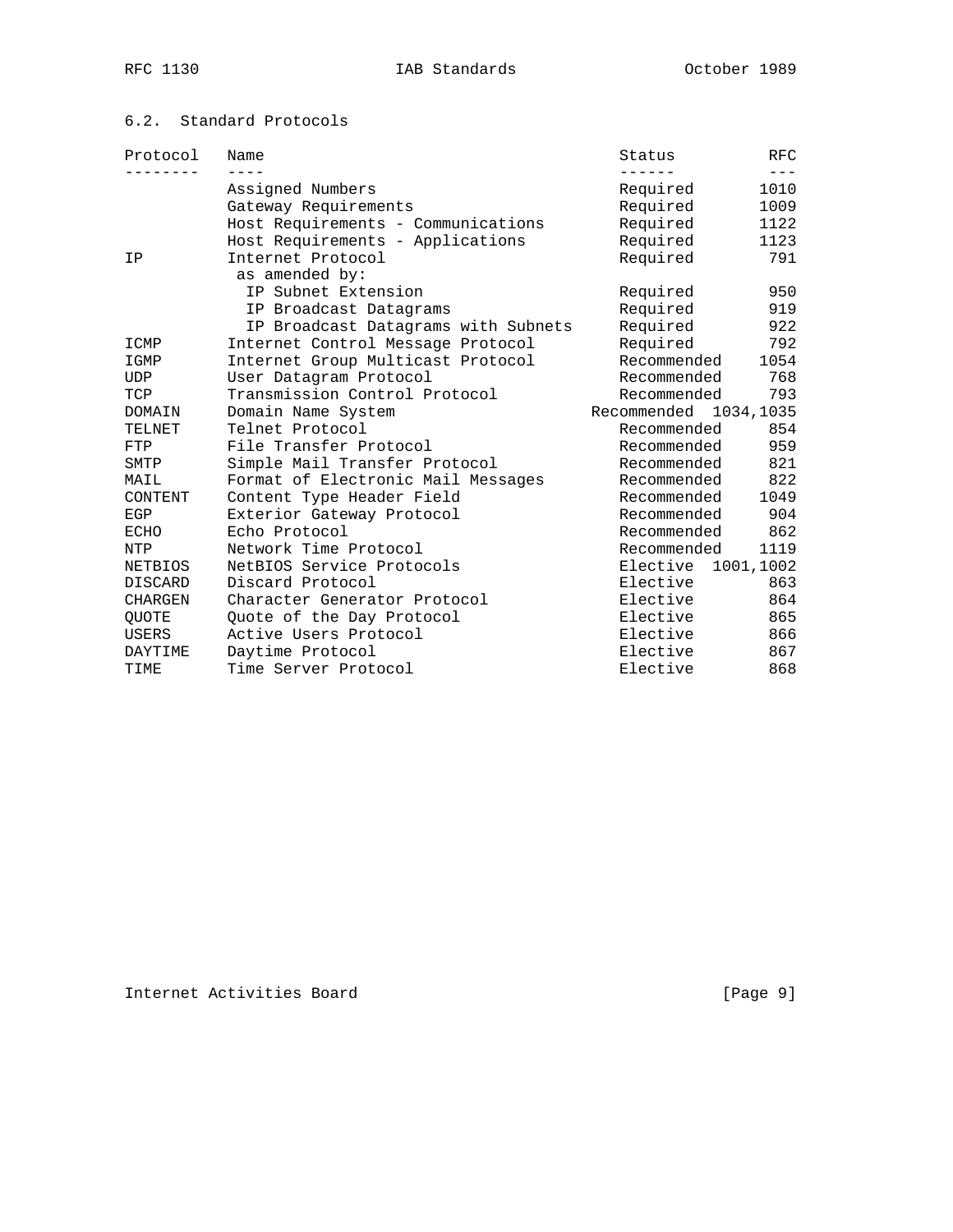| Protocol | Name                                       | Status   | RFC      |
|----------|--------------------------------------------|----------|----------|
|          |                                            |          |          |
| ARP      | Address Resolution Protocol                | Elective | 826      |
| RARP     | A Reverse Address Resolution Protocol      | Elective | 903      |
| IP-ARPA  | Internet Protocol on ARPANET               | Elective | BBN 1822 |
| $IP-WB$  | Internet Protocol on Wideband Network      | Elective | 907      |
| $IP-X25$ | Internet Protocol on X.25 Networks         | Elective | 877      |
| $IP-E$   | Internet Protocol on Ethernet Networks     | Elective | 894      |
| $IP-EE$  | Internet Protocol on Exp. Ethernet Nets    | Elective | 895      |
| IP-IEEE  | Internet Protocol on IEEE 802              | Elective | 1042     |
| $IP-DC$  | Internet Protocol on DC Networks           | Elective | 891      |
| $IP-HC$  | Internet Protocol on Hyperchannnel         | Elective | 1044     |
| $IP-ARC$ | Internet Protocol on ARCNET                | Elective | 1051     |
| IP-SLIP  | Transmission of IP over Serial Lines       | Elective | 1055     |
|          | IP-NETBIOS Transmission of IP over NETBIOS | Elective | 1088     |
| IP-FDDI  | Transmission of IP over FDDI               | Elective | 1103     |

## 6.3. Specific Standard Protocols

Note: It is expected that a system will support one or more physical networks and for each physical network supported the appropriate protocols from the above list must be supported. That is, it is elective to support any particular type of physical network, and for the physical networks actually supported it is required that they be supported exactly according to the protocols in the above list.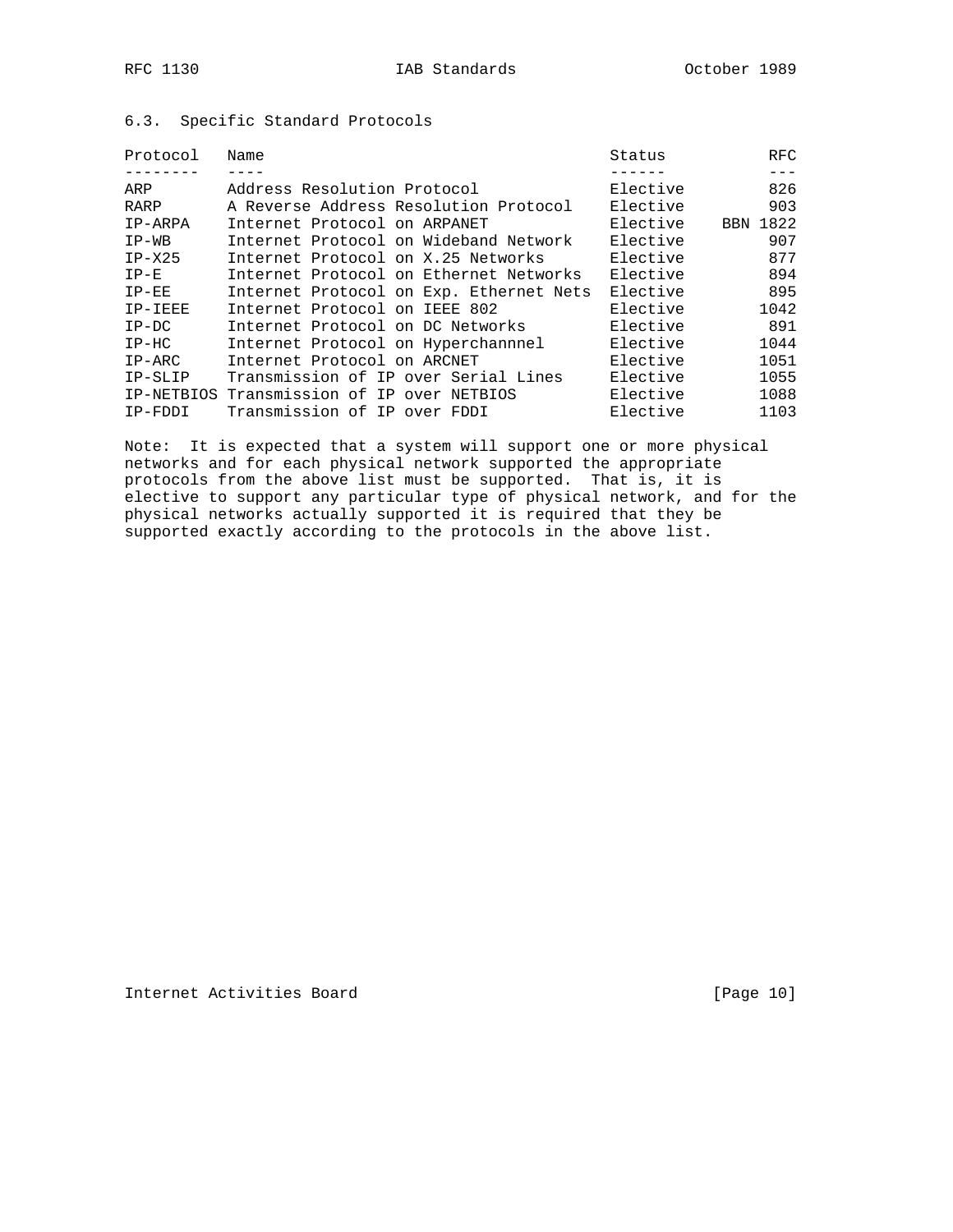## 6.4. Draft Standard Protocols

| Protocol     | Name                                                               | Status                      | RFC  |
|--------------|--------------------------------------------------------------------|-----------------------------|------|
|              |                                                                    |                             |      |
|              | Mail Privacy: Procedures                                           | Elective                    | 1113 |
|              | Mail Privacy: Key Management                                       | Elective                    | 1114 |
|              | Mail Privacy: Algorithms                                           | Elective                    | 1115 |
| SNMP         | Simple Network Management Protocol                                 | Recommended                 | 1098 |
| CMOT         | Common Management Information Services<br>and Protocol over TCP/IP | Recommended                 | 1095 |
| MIB          | Management Information Base                                        | Recommended                 | 1066 |
| SMI          | Structure of Management Information                                | Recommended                 | 1065 |
| <b>BOOTP</b> | Bootstrap Protocol                                                 | Recommended 951, 1048, 1084 |      |
| TFTP         | Trivial File Transfer Protocol                                     | Elective                    | 783  |

The Internet Activities Board has designated two different network management protocols with the same status of "Draft Standard" and "Recommended". The two protocols are the Common Management Information Services and Protocol over TCP/IP (CMOT) [RFC-1095] and the Simple Network Management Protocol (SNMP) [RFC-1098]. The IAB intends each of these two protocols to receive the attention of implementers and experimenters. The IAB seeks reports of experience with these two protocols from system builders and users. By this action, the IAB recommends that all IP and TCP implementations be network manageable (e.g., implement the Internet MIB [RFC-1066], and that implementations that are network manageable are expected to adopt and implement at least one of these two Internet Draft Standards. The motivation for this position is discussed in RFCs 1052 and 1109.

Internet Activities Board [Page 11]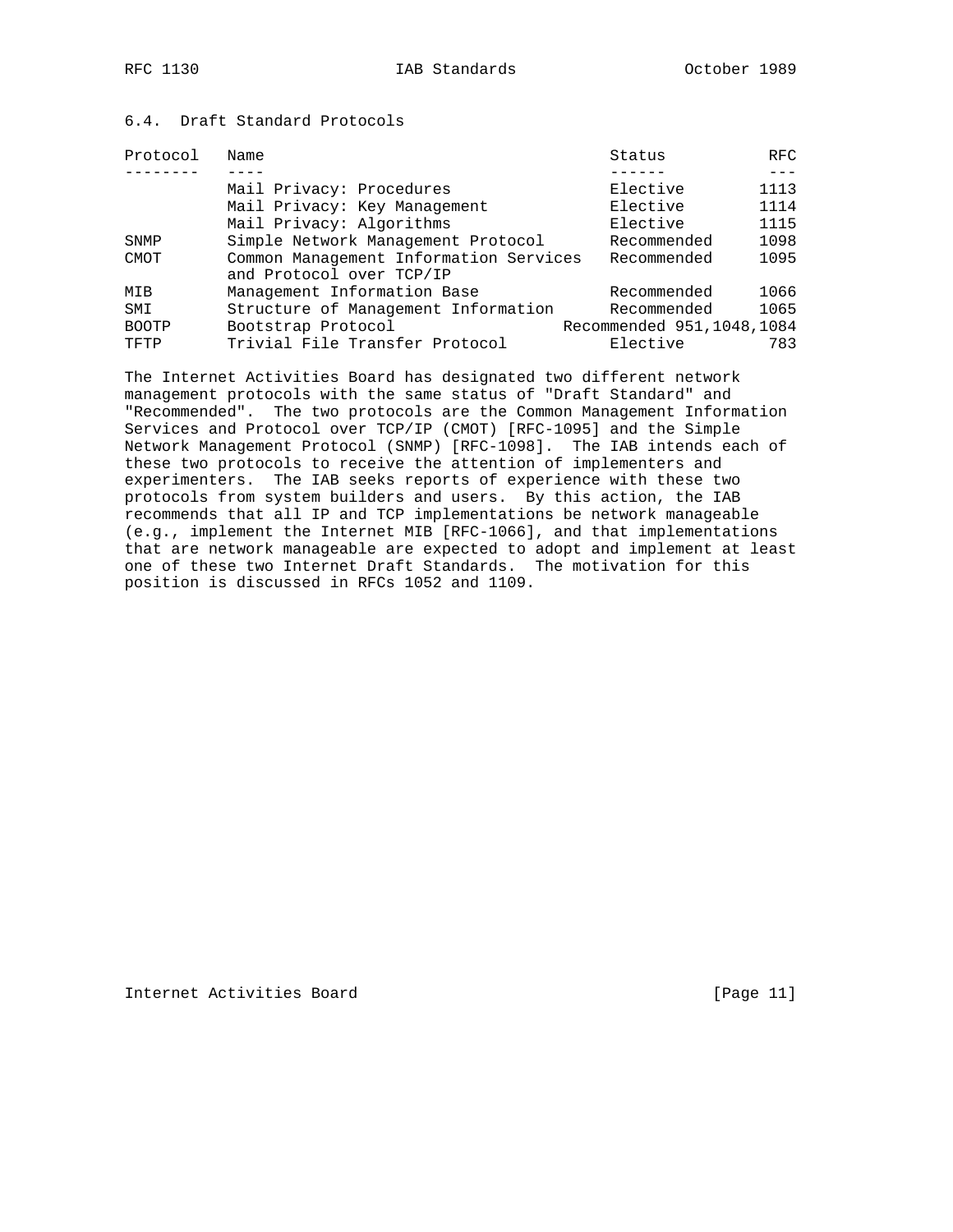### 6.5. Proposed Protocols

| Protocol         | Name                                    | Status   |                      | RFC<br>$---$ |  |
|------------------|-----------------------------------------|----------|----------------------|--------------|--|
| SUN-NFS          | Network File System Protocol            |          | Elective             | 1094         |  |
| POP3             | Post Office Protocol, Version 3         |          | Elective             | 1081,1082    |  |
| <b>RIP</b>       | Routing Information Protocol            |          | Elective             | 1058         |  |
| SUN-RPC          | Remote Procedure Call Protocol          | Elective | 1057                 |              |  |
| PCMAIL           | Pcmail Transport Protocol               |          | Elective             | 1056         |  |
| <b>VMTP</b>      | Versatile Message Transaction Protocol  | Elective | 1045                 |              |  |
| NFILE            | A File Access Protocol                  |          | Elective             | 1037         |  |
|                  | Mapping between X.400 and RFC-822       |          | Elective             | 987,1026     |  |
| STATSRV          | Statistics Server                       |          | Elective             | 996          |  |
| <b>NNTP</b>      | Network News Transfer Protocol          |          | Elective             | 977          |  |
| <b>NICNAME</b>   | WhoIs Protocol                          |          | Elective             | 954          |  |
| HOSTNAME         | HOSTNAME Protocol                       |          | Elective             | 953          |  |
| POP <sub>2</sub> | Post Office Protocol, Version 2         |          | Elective             | 937          |  |
| SFTP             | Simple File Transfer Protocol           |          | Elective             | 913          |  |
| <b>RLP</b>       | Resource Location Protocol              |          | Elective             |              |  |
| <b>RTELNET</b>   | Remote Telnet Service                   |          | Elective             |              |  |
| FINGER           | Finger Protocol                         |          | Elective             | 742          |  |
| SUPDUP           | SUPDUP Protocol                         |          | Elective             | 734          |  |
| NETED            | Network Standard Text Editor            |          | Elective             | 569          |  |
| RJE              | Remote Job Entry                        | Elective |                      | 407          |  |
|                  | 6.6. Experimental Protocols             |          |                      |              |  |
| Protocol         | Name                                    | Status   |                      | RFC          |  |
|                  | $- - - -$                               | -------  |                      |              |  |
| BGP              | Border Gateway Protocol                 |          | Not Recommended 1105 |              |  |
| IP-DVMRP         | IP Distance Vector Multicast Routing    |          | Not Recommended 1075 |              |  |
| TCP-LDP          | TCP Extensions for Long Delay Paths     |          | Not Recommended 1072 |              |  |
| IP-MTU           | IP MTU Discovery Options                |          | Not Recommended 1063 |              |  |
| NETBLT           | Bulk Data Transfer Protocol             |          | Not Recommended      | 998          |  |
| IMAP2            | Interactive Mail Access Protocol        |          | Not Recommended 1064 |              |  |
|                  | COOKIE-JAR Authentication Scheme        |          | Not Recommended 1004 |              |  |
| IRTP             | Internet Reliable Transaction Protocol  |          | Not Recommended      | 938          |  |
| AUTH             | Authentication Service                  |          | Not Recommended      | 931          |  |
| RATP             | Reliable Asynchronous Transfer Protocol |          | Not Recommended      | 916          |  |
| THINWIRE         | Thinwire Protocol                       |          | Not Recommended      | 914          |  |

LDP Loader Debugger Protocol Not Recommended 909 RDP Reliable Data Protocol Not Recommended 908 ST Stream Protocol Not Recommended IEN 119 NVP-II Network Voice Protocol Not Recommended ISI memo

Internet Activities Board [Page 12]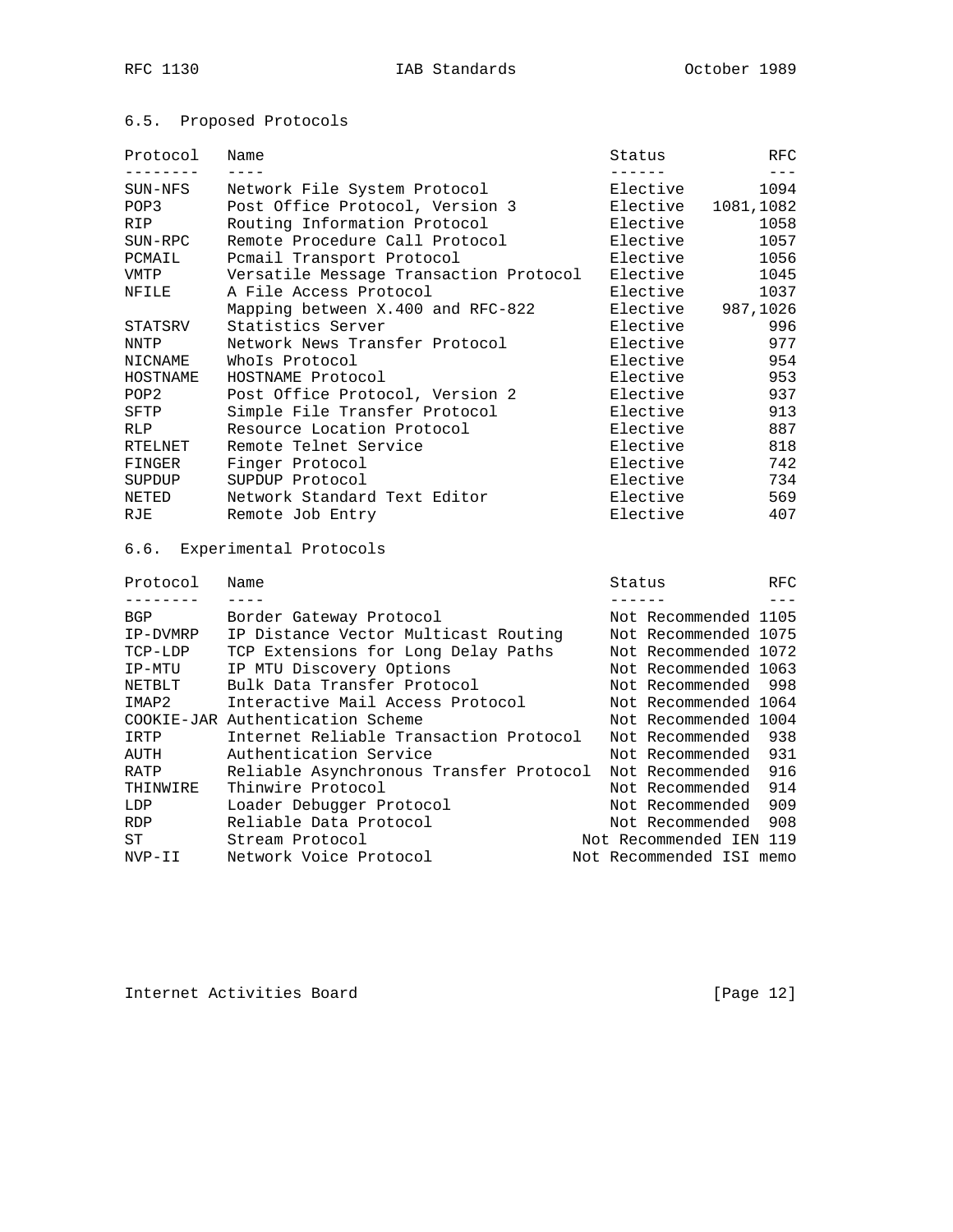### 6.7. Historic Protocols

| Protocol     | Name                                  | Status |                           | <b>RFC</b> |
|--------------|---------------------------------------|--------|---------------------------|------------|
|              |                                       |        |                           |            |
| SGMP         | Simple Gateway Monitoring Protocol    |        | Not Recommended 1028      |            |
| HEMS         | High Level Entity Management Protocol |        | Not Recommended 1021      |            |
| HMP          | Host Monitoring Protocol              |        | Not Recommended           | 869        |
| GGP          | Gateway Gateway Protocol              |        | Not Recommended 823       |            |
| <b>CLOCK</b> | DCNET Time Server Protocol            |        | Not Recommended           | 778        |
| MPM          | Internet Message Protocol             |        | Not Recommended 759       |            |
| NETRJS       | Remote Job Service                    |        | Not Recommended 740       |            |
| XNET         | Cross Net Debugger                    |        | Not Recommended IEN 158   |            |
|              | NAMESERVER Host Name Server Protocol  |        | Not Recommended IEN 116   |            |
| MUX          | Multiplexing Protocol                 |        | Not Recommended IEN 90    |            |
| GRAPHICS     | Graphics Protocol                     |        | Not Recommended NIC 24308 |            |

7. Contacts

7.1. Internet Activities Board Contact

Contact:

 Jon Postel USC Information Sciences Institute 4676 Admiralty Way Marina del Rey, CA 90292-6695

1-213-822-1511

Postel@ISI.EDU

 Please send your comments about this list of protocols and especially about the Draft Standard Protocols to the Internet Activities Board.

7.2. Internet Assigned Numbers Authority Contact

Contact:

 Joyce K. Reynolds Internet Assigned Numbers Authority USC Information Sciences Institute 4676 Admiralty Way Marina del Rey, CA 90292-6695

1-213-822-1511

JKRey@ISI.EDU

Internet Activities Board [Page 13]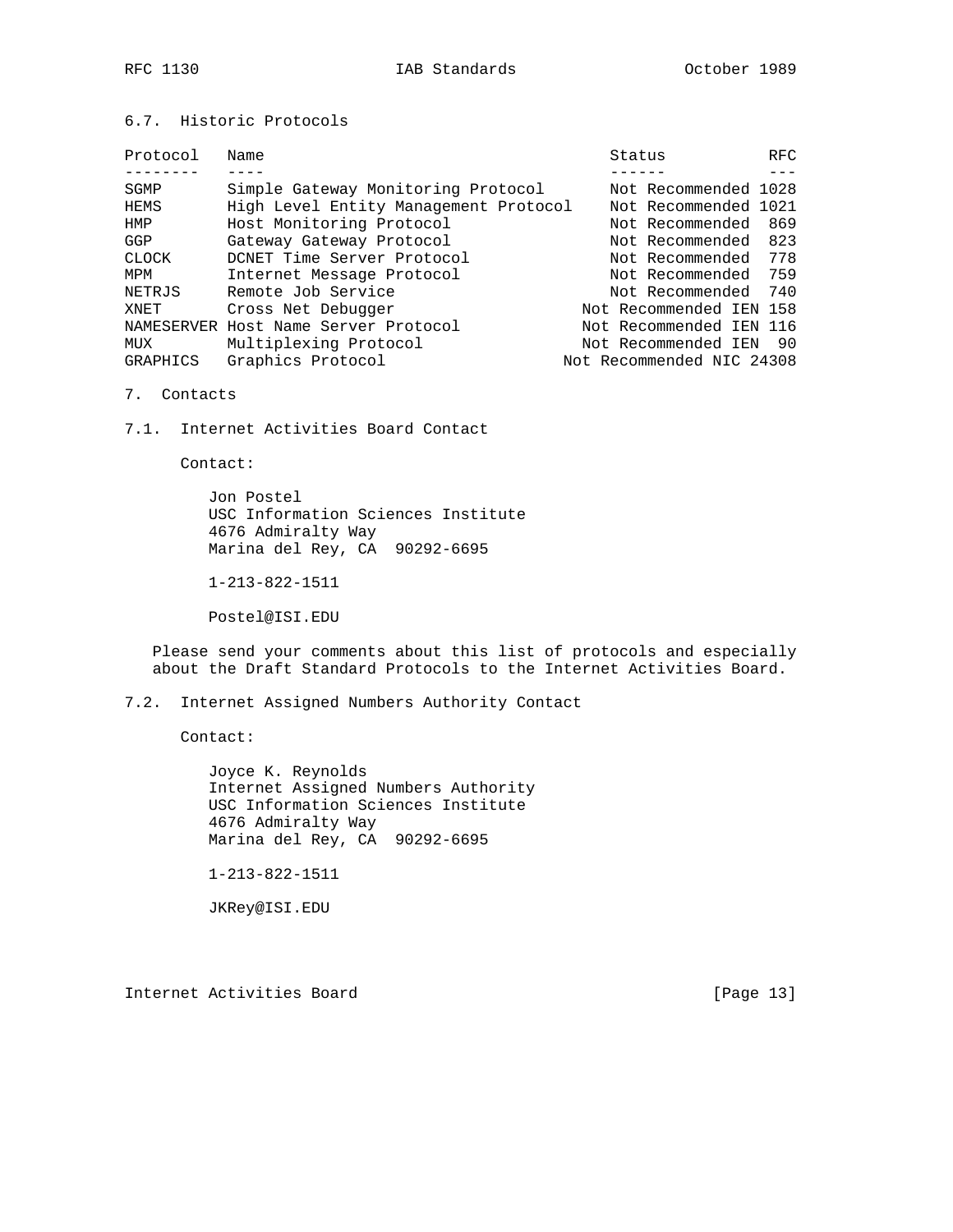The protocol standards are managed for the IAB by the Internet Assigned Numbers Authority.

 Please refer to the documents "Assigned Numbers" (RFC-1010) and "Official Internet Protocols" (RFC-1011) for further information about the status of protocol documents. There are two documents that summarize the requirements for host and gateways in the Internet, "Host Requirements" (RFC-1122 and RFC-1123) and "Gateway Requirements" (RFC-1009).

 How to obtain the most recent edition of this "IAB Official Protocol Standards" memo:

 The file "in-notes/iab-standards.txt" may be copied via FTP from the VENERA.ISI.EDU computer using the FTP username "anonymous" and FTP password "guest".

7.3. Request for Comments Editor Contact

Contact:

 Jon Postel RFC Editor USC Information Sciences Institute 4676 Admiralty Way Marina del Rey, CA 90292-6695

1-213-822-1511

Postel@ISI.EDU

 Documents may be submitted via electronic mail to the RFC Editor for consideration for publication as RFC. If you are not familiar with the format or style requirements please request the "Instructions for RFC Authors". In general, the style of any recent RFC may be used as a guide.

Internet Activities Board [Page 14]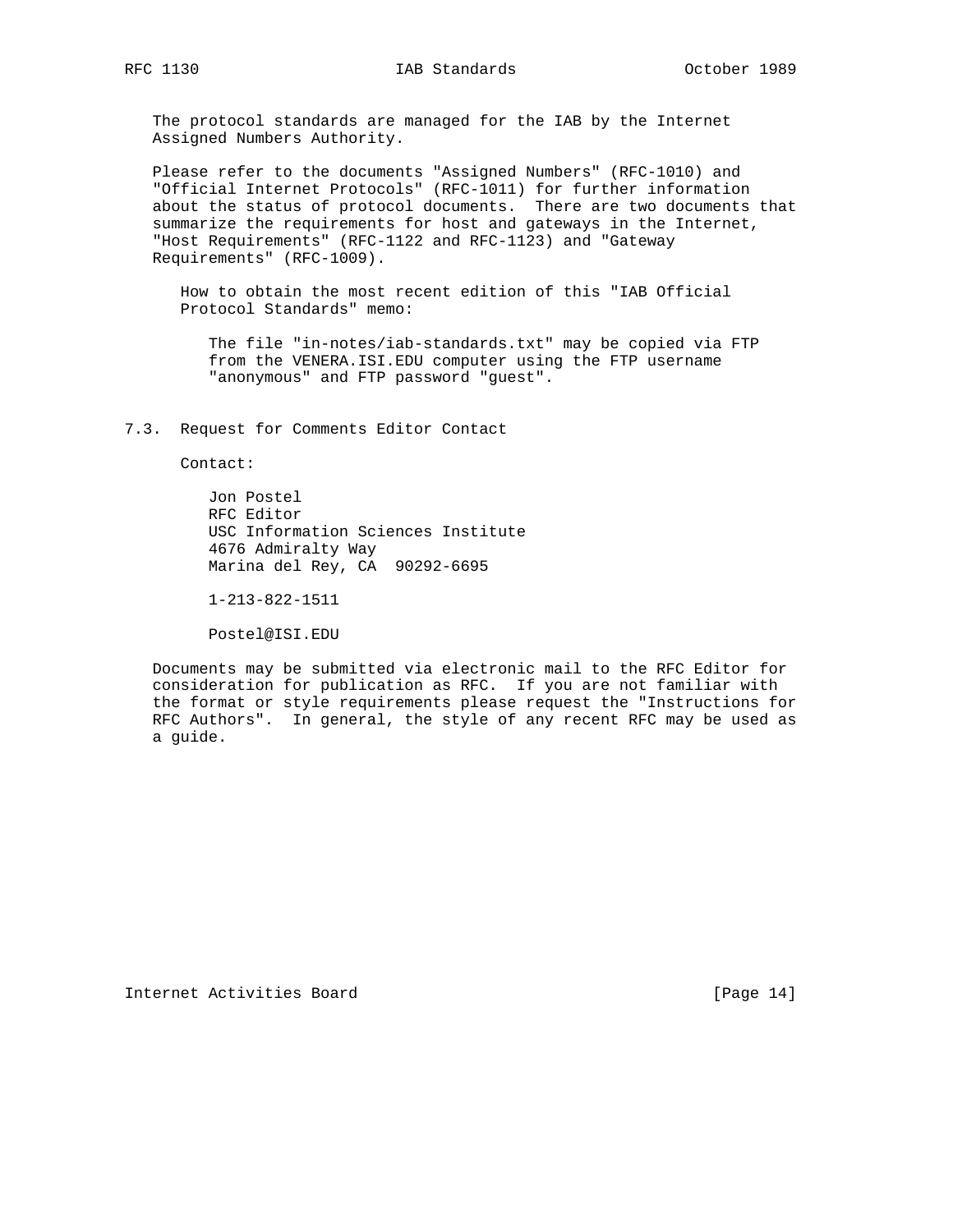7.4. The Network Information Center and Requests for Comments Distribution Contact

Contact:

 DDN Network Information Center SRI International Room EJ291 333 Ravenswood Avenue Menlo Park, CA 94025

 1-800-235-3155 1-415-859-3695

NIC@NIC.DDN.MIL

 The Network Information Center (NIC) provides many information services for the Internet community. Among them is maintaining the Requests for Comments (RFC) library.

 RFCs can be obtained via FTP from NIC.DDN.MIL with the pathname RFC:RFCnnnn.TXT where "nnnn" refers to the number of the RFC. A list of all RFCs may be obtained by copying the file RFC:RFC-INDEX.TXT. Log in with FTP username ANONYMOUS and password GUEST.

 The NIC also provides an automatic mail service for those sites which cannot use FTP. Address the request to SERVICE@NIC.DDN.MIL and in the subject field of the message indicate the RFC number, as in "Subject: RFC nnnn".

 How to obtain the most recent edition of this "IAB Official Protocol Standards" memo:

 The file RFC:IAB-STANDARDS.TXT may be copied via FTP from the NIC.DDN.MIL computer following the same procedures used to obtain RFCs.

Internet Activities Board [Page 15]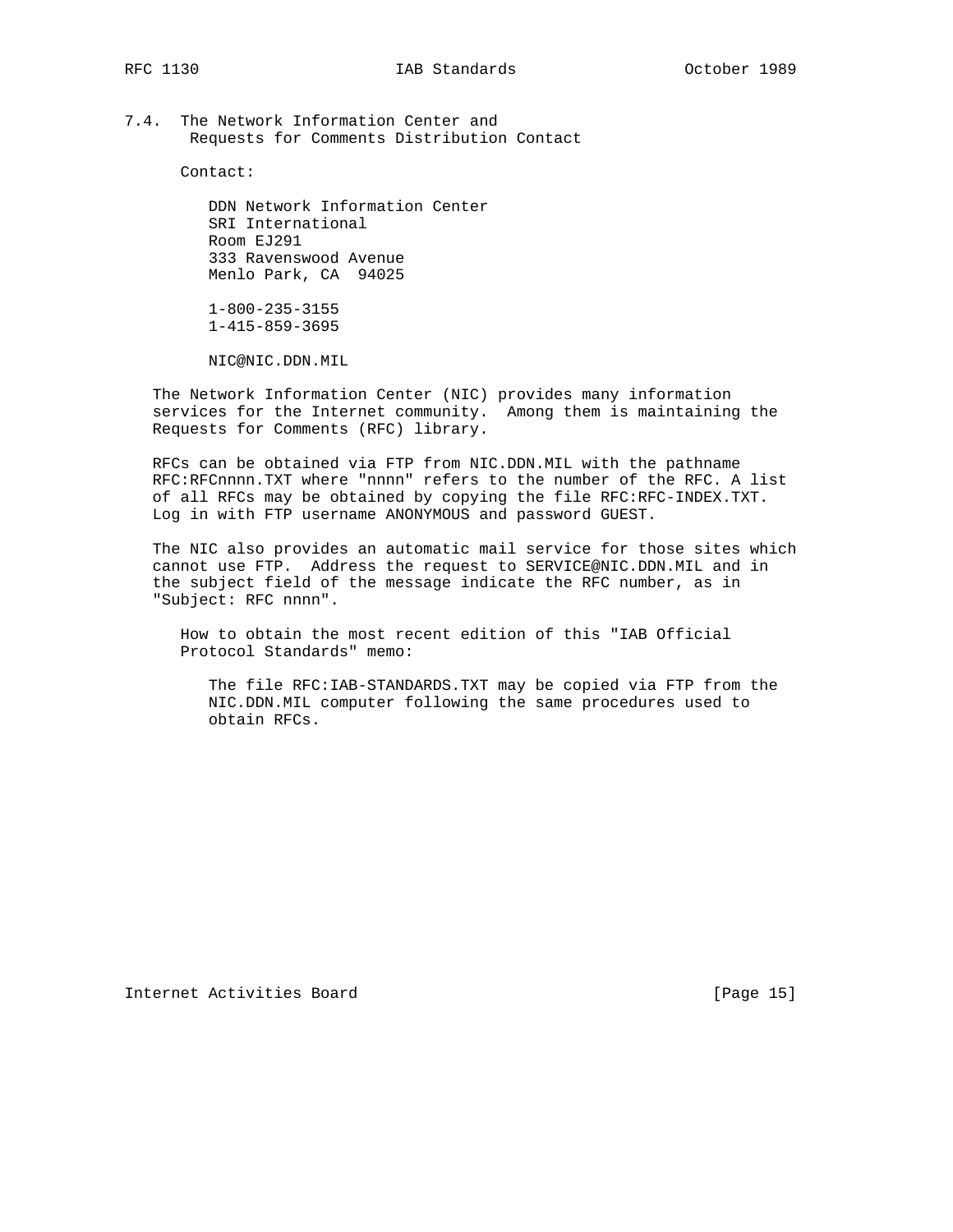# 7.5. Other Sources for Requests for Comments

NSF Network Service Center (NNSC)

 NSF Network Service Center (NNSC) BBN Systems and Technology Corporation 10 Moulton St. Cambridge, MA 02238

617-873-3400

NNSC@NNSC.NSF.NET

NSF Network Information Service (NIS)

 NSF Network Information Service Merit Inc. University of Michigan 1075 Beal Avenue Ann Arbor, MI 48109

313-763-4897

INFO@NIS.NSF.NET

CSNET Coordination and Information Center (CIC)

 CSNET Coordination and Information Center Bolt Beranek and Newman Inc. 10 Moulton Street Cambridge, MA 02238

617-873-2777

INFO@SH.CS.NET

8. Security Considerations:

Security issues are not addressed in this memo.

Internet Activities Board [Page 16]